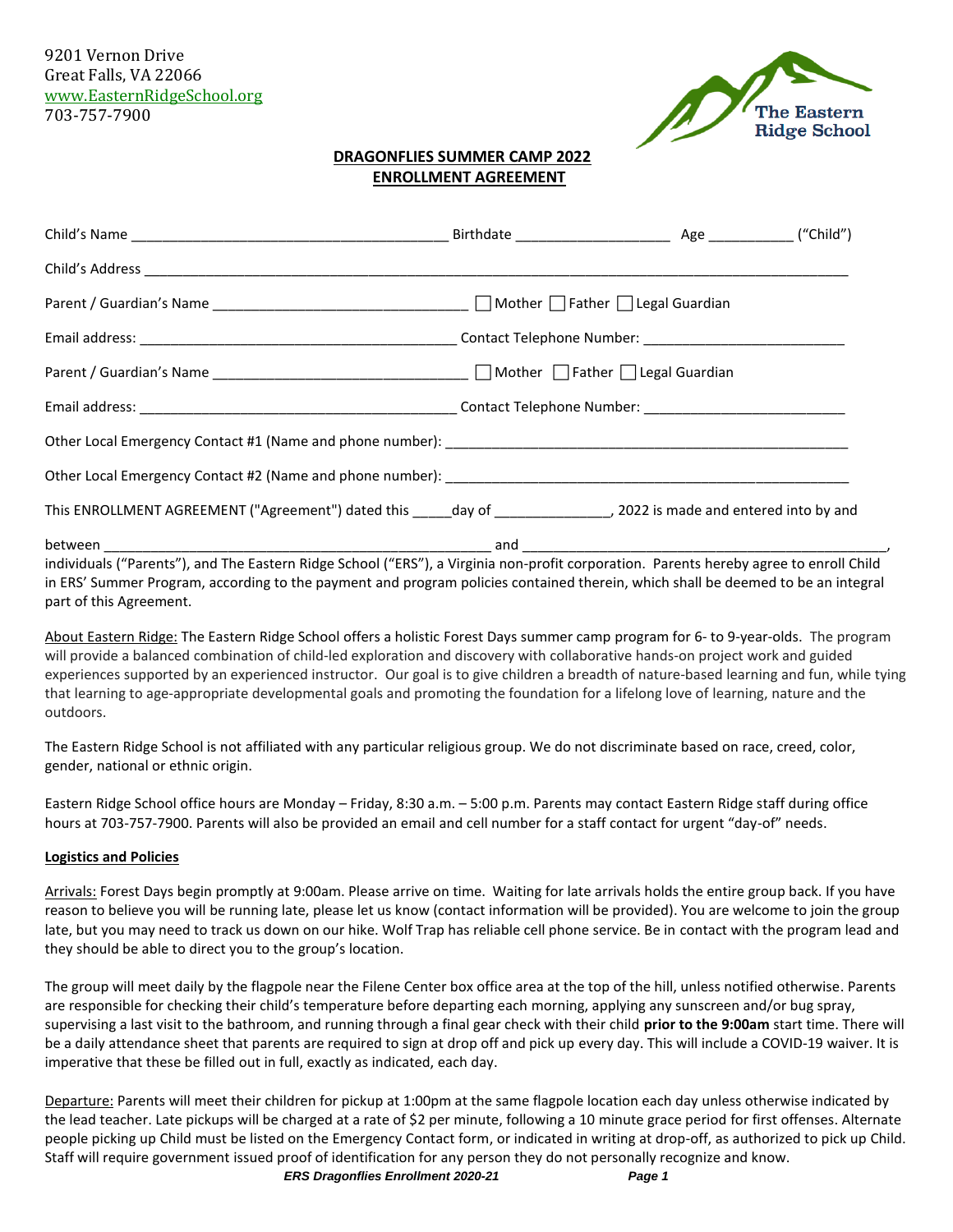### Attendance and Schedule Changes: If Child will be absent, please send an email t[o dragonflies@easternridgeschool.org.](mailto:dragonflies@easternridgeschool.org)

## Clothing and Gear (a detailed and up-to-date gear list will be provided prior to the start of camp):

- All items should be free of commercial characters of any type (no licensed characters from movies, tv or video games).
- Clothing should be simple, lightweight, quick drying, elastic waist and as free of pockets as possible. We strongly recommend shirts with sleeves and long pants or leggings even on hot days (better protection from insect bites, scrapes and thorns.)
- No accessories. (Functional hair clips are fine, but no decorative hair accessories, bows, ribbons, clips, watches, belts, scarves, jewelry, etc.) If these do come to the forest, your child will be asked to keep them in their backpack, and we will not be held responsible for lost or damaged items.
- No open toed shoes or flip flops. Sturdy, quick drying shoes for hiking are ideal.
- Outerwear appropriate for the weather, accounting for temperature and precipitation, as we will be outdoors in all kinds of weather (e.g. lightweight jacket for chilly mornings, rain boots, raincoats/rain suits, with room for personal discretion based on individual needs)
- Children should come dressed in clothes that are comfortable, allow for ease of movement, and in which there is no concern about engaging in messy activities.

Each child must have:

- A hiking backpack (with chest and hip straps for support), properly sized for the child
- A wide-brimmed sun hat (face and neck coverage)
- Klean Kanteen or similar stainless steel water bottles (18 oz) with sports top
- Change of socks in a ziploc bag
- A snack (ideally fresh fruit or vegetables and a protein such as cheese or nuts. NO PEANUTS)

### Sunscreen and Insect Protection:

• In addition to the clothing guidelines outlined above, parents should apply sunscreen and/or insect repellent at their discretion prior to the start of camp. ERS staff will supervise reapplication of sunscreen/bug spray one time per day as needed, with products you provide in your child's backpack, or with ERS's approved products if you do not provide your own.

Discipline: All children need assistance with social skills—this is a normal and important part of development. The Eastern Ridge School summer camp programs use clear boundaries, patience, respect, time, choices, redirection, repetition, positive, consistent role modeling and guidance, and helping children practice resolving their own conflicts as our main tools help children develop self-control, self-esteem and respect for others. Corporal punishment is prohibited, and we do not routinely use "time outs." Occasionally, if a child is having a difficult time and engaging in repeated behaviors that are hurtful, a safety risk, or disruptive to others, the child may be asked to accompany a teacher or volunteer, or work quietly and independently within eyesight and earshot with a book or journal or a different project. This "time away" from the group is not punitive, but rather gives the child space to regain his or her sense of control and provides supportive time away from the problem. If a child's behavior is disruptive to the learning environment or poses a safety risk to self or others that cannot be managed using the above techniques, the parents will be contacted to take the child home for the remainder of the day. It is of utmost importance that all participants are able to stay with the group and respond to instructions when called. There are no refunds or discounts if a child is asked to go home for the day.

Children with Special Needs: Parents must provide any reports and documentation of any conditions that may affect their child's ability to participate in our programs. Children are expected to work in a social constructivist community and participate in group project work, as well as be able to consistently respond to redirection and instructions to stay with the group in an expansive, unstructured setting. We do not have the appropriate staff to serve students who require a high level of individual instruction, remain unable to control their impulses, or who present ongoing behavioral problems.

Animals: As a forest immersion program, we spend all of our time outdoors, and do sometimes encounter animals such as amphibians, birds, reptiles, insects and small mammals in their natural habitats. There is increased risk of injury when exploring outdoor settings, including the risk of exposure to insects such as wasps, ticks, mosquitoes, black widow spiders, and snakes. Parents can decrease the risk of some injuries by ensuring that children are dressed appropriately for outdoor experiences.

### General Health Requirements

- Parents agree to pick up or arrange to have Child picked up immediately if Child exhibits symptoms of a communicable disease; has a temperature of 100.4º F or greater; is vomiting or has diarrhea.
- Parents authorize Eastern Ridge to obtain immediate medical care for Child in an emergency if Parents cannot be located immediately.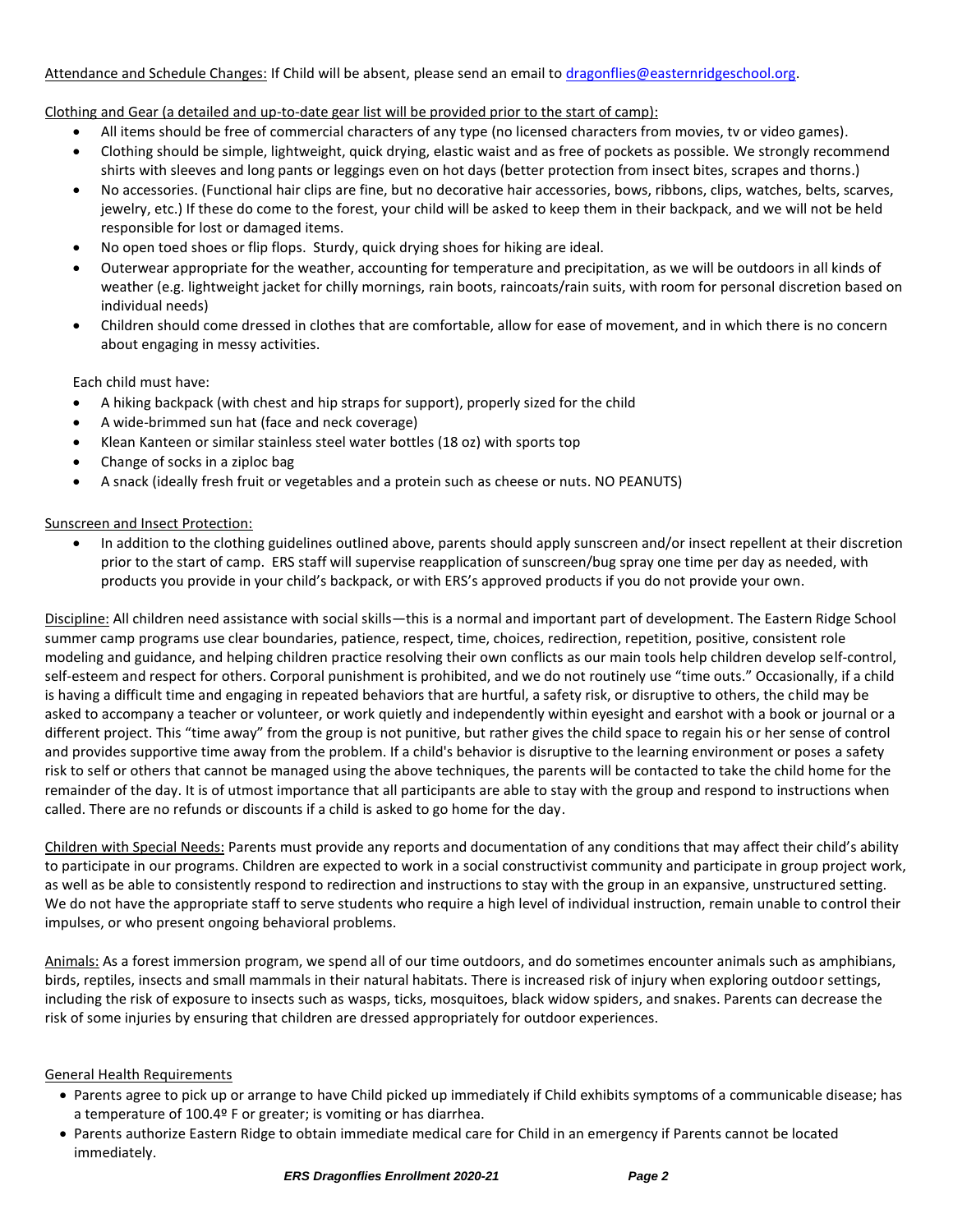• Parents understand that pursuant to §63.2-1509 of the Code of Virginia, all Eastern Ridge Staff, Board of Directors and volunteers are by law "mandated reporters" who are required to report instances of suspected child abuse and neglect to the local Social Services Department or to the Department of Social Services as soon as possible, but not longer than 24 hours after having reason to suspect any reportable offense of child abuse or neglect.

#### COVID Health Policies

Our Covid health policies are all outlined in our Covid Policy and Family Acknowledgement Document under the [Covid-19 tab](https://www.easternridgeschool.org/covid-19-udates/) on our website. All families must familiarize themselves with this document and return the signed acknowledgement prior to participation in any of our programs.

First Aid: There is always a staff member present who is trained in American Heart Association First Aid and CPR. First Aid kit will be carried by staff at all times.

Injuries During Program Hours: A member of the staff will treat minor injuries. If necessary, the Parent will be called at the time of treatment or talked to at pick-up. In case of a life-threatening or other serious emergency, calling 911 is always our first step. As soon as practical, Parents will be notified. For lesser, but still significant injuries, parents will be called, texted or emailed promptly. For minor scrapes and events requiring only light first aid or TLC, the teachers will administer the aid and the parent will be notified at pick-up.

Ticks: Check your child for ticks at the end of the day. This can be a routine that you do with your child while he/she is taking a bath or getting ready for bed. Deer ticks are very small, but can be noticed on light clothing. If you do find a tick after being at camp and are unsure if it is a deer tick, you may want to take the tick to your doctor for identification.

Medication Administration: Medication will not be dispensed for any reason during program hours except in the instance of a severe allergy warranting an Allergy Emergency Care Plan.

- If Child requires administration of an asthma inhaler during program hours, you must have a completed Allergy Emergency Care Plan and Medication Authorization Form on file before Medication can be accepted.
- If you have identified your child as having a food or bee sting allergy, you must also submit an Allergy Emergency Care Plan, completed by you and your physician.
- All allergy related medication must be in its original packaging with your child's name on it.

Liability Insurance: The Eastern Ridge School has liability coverage up to \$1,000,000 per incident; \$2,000,000 aggregate.

Notification Requirements: Eastern Ridge is required to notify parents in the following situations and according to the following guidelines:

- Daily regarding issues concerning Child's health, development or needs.
- When persistent behavioral or adjustment problems are identified. Parents agree to work in cooperation with Eastern Ridge staff to meet the needs and best interests of both the Child and the community.
- If severe behavioral problems (e.g. injuring or abusing another child, teacher, or other staff or community member) occur, and such notification may include suspension or expulsion at the Program Director's determination.
- Immediately when the child:
	- o Has a head injury or any serious injury that requires emergency medical or dental treatment;
	- o Has an adverse reaction to medication administered;
	- o Has been administered medication incorrectly;
	- o Other emergency
- The same day whenever first aid is administered to the child.
- Within 24 hours or the next business day of Eastern Ridge having been informed, unless forbidden by law, when a child has been exposed to a communicable disease listed in the Department of Health's current [communicable disease chart.](https://www.vdh.virginia.gov/content/uploads/sites/13/2018/11/Reportable_Disease_List.pdf) Life-threatening diseases must be reported to parents immediately. Eastern Ridge shall consult the local health department if there is a question about the communicability of a disease.
- As soon as possible of the child's whereabouts if an emergency evacuation or relocation is necessary.

Please initial here that you understand and agree to the school policies:  $\frac{1}{\sqrt{2}}$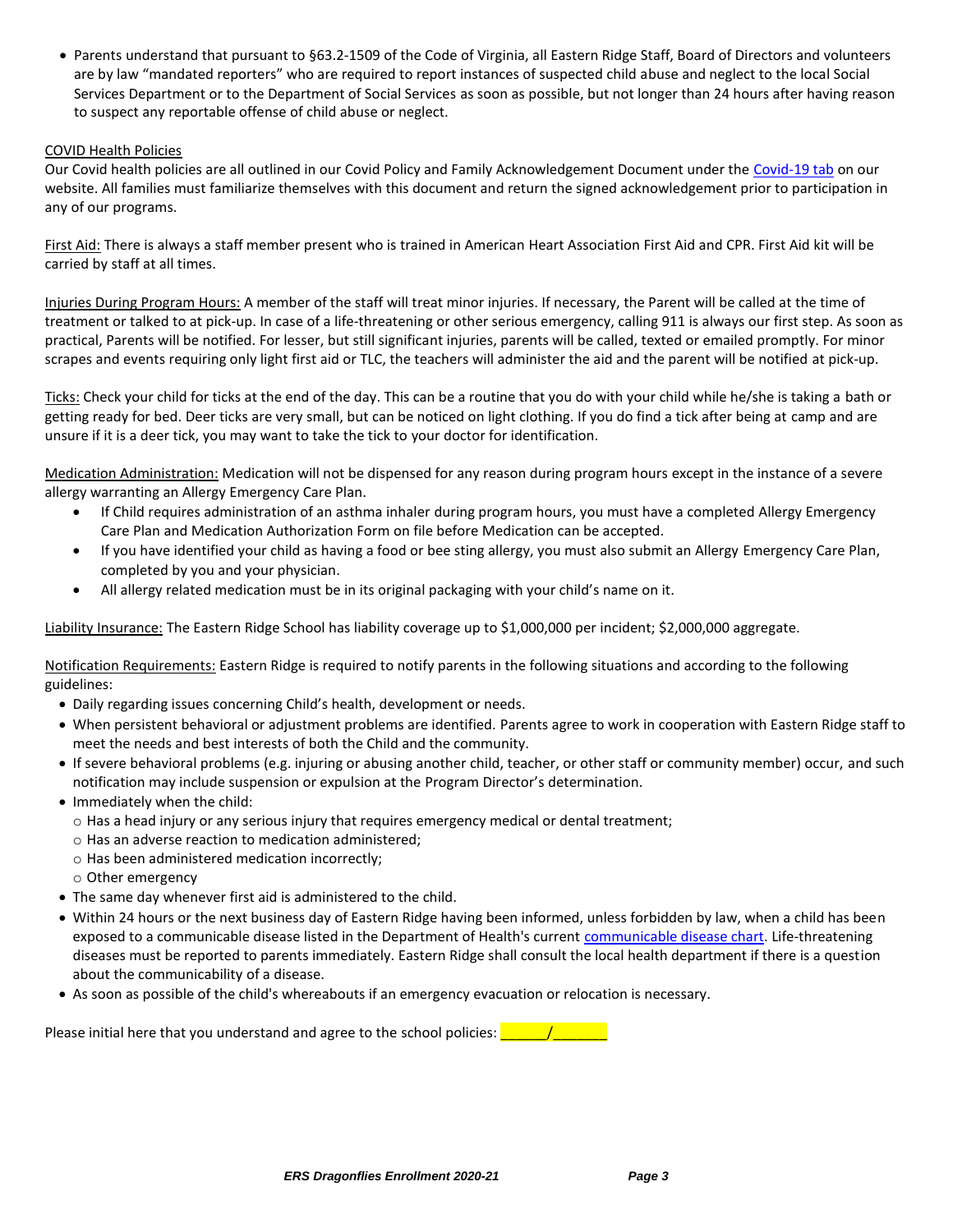### **Additional Policies and COVID-19 Policy Documentation**

Parents agree to thoroughly read any additional policy documentation provided (such as COVID policies and procedures, included in this application packet, and any updates to it) and abide by their contents in full. ERS maintains the sole discretion to update COVID related policies in response to changing needs or safety requirements. Parents recognize that non-compliance with any of the policies outlined in this document or additional policy documentation may result in the Child's suspension or termination from the program at ERS's sole discretion.

Please initial here to acknowledge that you have received, read and agree to follow the policies of The Eastern Ridge School outlined in this document, COVID-19 policies (available on website and provided with this packet) and any additional policy documentation that may be provided:  $\frac{1}{\sqrt{1-\frac{1}{2}}\sqrt{1-\frac{1}{2}}\sqrt{1-\frac{1}{2}}\sqrt{1-\frac{1}{2}}\sqrt{1-\frac{1}{2}}\sqrt{1-\frac{1}{2}}\sqrt{1-\frac{1}{2}}\sqrt{1-\frac{1}{2}}\sqrt{1-\frac{1}{2}}\sqrt{1-\frac{1}{2}}\sqrt{1-\frac{1}{2}}\sqrt{1-\frac{1}{2}}\sqrt{1-\frac{1}{2}}\sqrt{1-\frac{1}{2}}\sqrt{1-\frac{1}{2}}\sqrt{1-\frac{1}{2}}\sqrt{1-\frac{1}{2}}\sqrt{1-\frac{1}{2}}$ 

#### **Payment Policies**

Payment Terms:

- Payment in full is due at time of registration.
- All families are subject to a **non-refundable** \$25 processing fee for each registration.
- Checks returned for insufficient funds will be assessed a \$75 fee.
- Based upon availability, there is a \$25 fee per child to change sessions.
- Refunds will be made, less an administration fee of \$100 per session for withdrawals before May 31, 2022. (Note: the \$25 processing fee, is **non-refundable**) Refunds are not granted for withdrawals after June 1, 2022.
- Eastern Ridge reserves the right to cancel or combine any program due to insufficient enrollment. A full refund will be granted if a class is cancelled.
- There are no refunds for absences for any reason, including change of summer plans, transfer from the area, illness, vacation, appointments, inclement weather, early withdrawal from the program, or any other reason. No refunds are given for absences or closure due to utility outages, dangerous weather conditions or extraordinary circumstances. No refund will be granted in the event of dismissal for inappropriate or unsafe conduct, or for missed days due to incomplete paperwork.
- Parents must drop off and pick up Child on time. After 1:00 pm, Parents will be charged at a rate of \$2.00 per minute for subsequent late minutes. This fee will be invoiced and is due on receipt.
- Payments made via credit card will be subject to a 3% service charge.

| Please initial here that you understand and agree to the payment policies: $\sqrt{\ }$ |  |
|----------------------------------------------------------------------------------------|--|
|----------------------------------------------------------------------------------------|--|

#### **Entire Agreement**

This Agreement constitutes the entire understanding between the parties and supersedes any prior or contemporaneous written or oral understandings relating to the subject matter hereof. This Agreement is binding on the parties hereto and their permitted successors and assignees. ERS may assign this Agreement to any affiliated entity or any successor entity in case of a sale, merger or reorganization. Parents understand that if they fail to comply with any portion of this Agreement and reasonable measures have not been taken to remedy the situation, Child's attendance could be suspended or terminated. These policies, hours, tuition and program offerings are effective for the enrollment period only. ERS reserves the right to make changes to policies and tuition for any subsequent programs.

#### **Severability**

In the event that any provision of this Agreement shall be determined to be unenforceable, that provision will be limited or eliminated to the minimum extent necessary so that this Agreement shall otherwise remain in full force and effect and enforceable. Changes, modifications or waivers to this Agreement must be made in writing and signed by both parties.

#### **Enforcement of Agreement; Attorneys' Fees**

If a suit, action or other proceeding of any nature whatsoever is instituted in connection with any controversy arising out of this Agreement, or to interpret or enforce any rights under this Agreement, the prevailing party may recover reasonable attorneys' fees and costs in addition to any other available remedy.

IN WITNESS WHEREOF, the undersigned have signed this Agreement as of the dates set forth below.

| Parent/Guardian 1 | Date |
|-------------------|------|
| Parent/Guardian 2 | Date |
| <b>ERS</b>        | Date |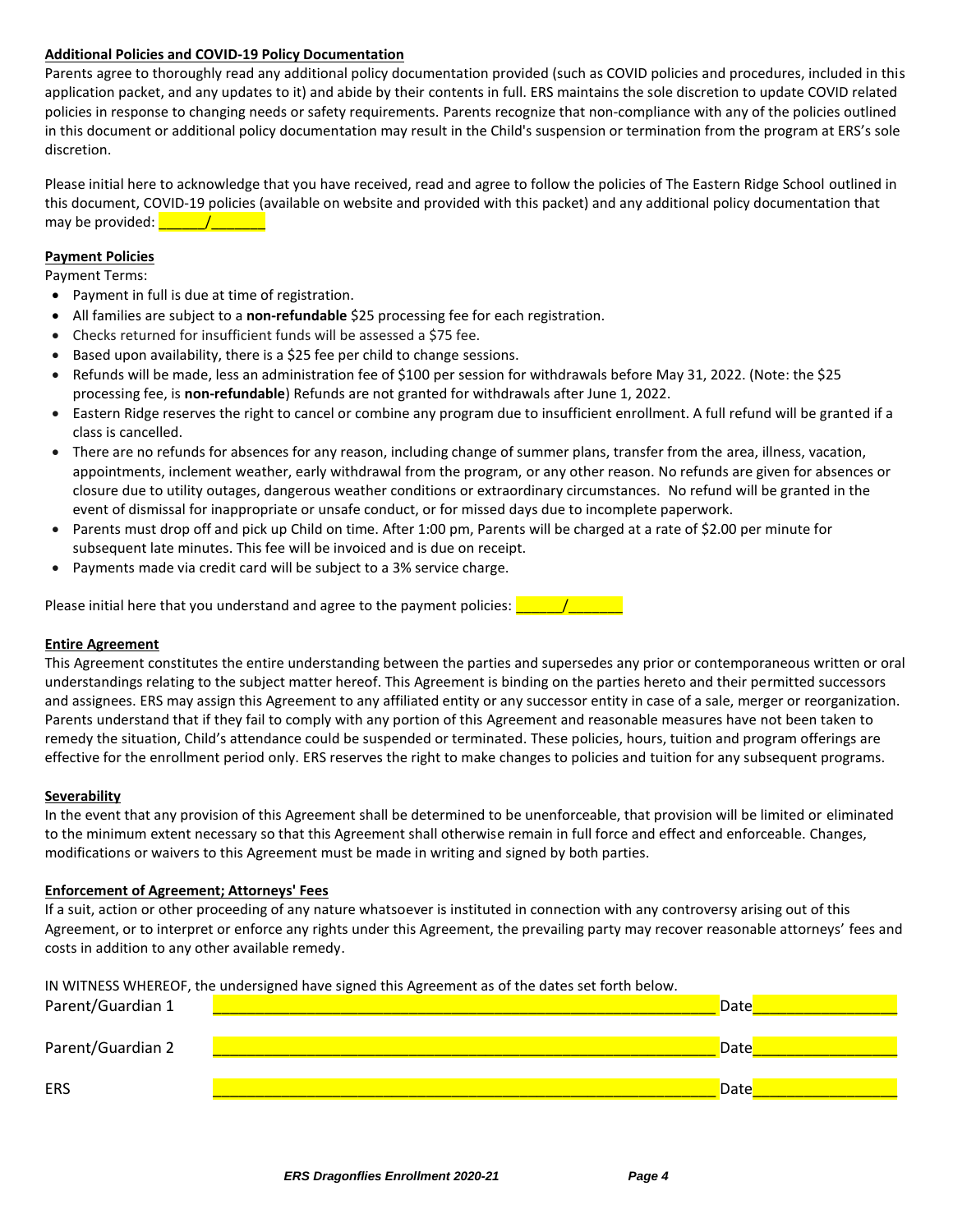# ENROLLMENT FEES

| <b>SESSION 1</b>                                                         | June 20 - July 8 (no camp July 4) | \$700 □          |
|--------------------------------------------------------------------------|-----------------------------------|------------------|
| <b>SESSION 2</b>                                                         | July 11 - July 29                 | $$750$ $\square$ |
| <b>SESSION 3</b>                                                         | August 1 – August 19              | \$750            |
| Total of sessions selected                                               |                                   |                  |
| If enrolling siblings, 10% discount given after first child              |                                   |                  |
| 10% discount per child if enrolling in all 3 sessions (-\$220 per child) |                                   |                  |
| One-time Administrative Processing Fee per family                        |                                   | \$25.00          |
| TOTAL DUE UPON ENROLLMENT                                                |                                   |                  |

*Please select payment method:*

| Check       | Check made payable to Eastern Ridge School for 50% of tuition due is enclosed. Balance in due by May                                                                                                                                     |
|-------------|------------------------------------------------------------------------------------------------------------------------------------------------------------------------------------------------------------------------------------------|
|             | 1, 2022. If registering after April 30, payment in full is due.                                                                                                                                                                          |
| Credit Card | Credit card will be charged immediately for 50% of tuition due. Balance will be automatically charged<br>on May 1, 2022. Both payments will be subject to a 3% processing fee. If registering after April 30,<br>payment in full is due. |

*Name on Card: \_\_\_\_\_\_\_\_\_\_\_\_\_\_\_\_\_\_\_\_\_\_\_\_\_\_\_\_\_\_\_\_\_\_\_\_\_*

*Card Type (circle one): AMEX Visa Mastercard*

*Credit card number: \_\_\_\_\_\_\_\_\_\_\_\_\_\_\_\_\_\_\_\_\_\_\_\_\_\_\_\_\_\_\_\_*

*Expiration date: \_\_\_\_\_\_/\_\_\_\_\_\_*

*CSC: \_\_\_\_\_\_\_\_\_\_*

*Cardholder signature: \_\_\_\_\_\_\_\_\_\_\_\_\_\_\_\_\_\_\_\_\_\_\_\_\_\_\_\_\_\_\_\_\_\_\_\_\_\_\_\_\_\_\_\_*

*Please mail complete, signed enrollment agreement, along with payment to:*

*The Eastern Ridge School Attn: Camp Enrollment 9201 Vernon Dr, Great Falls, VA 22066*

*Upon receipt of your enrollment form and deposit, your child's camp placement will be confirmed via email. You will also receive outstanding forms for completion at that time. Please call us at 703-757-7900 with any questions.*

*See you this summer!*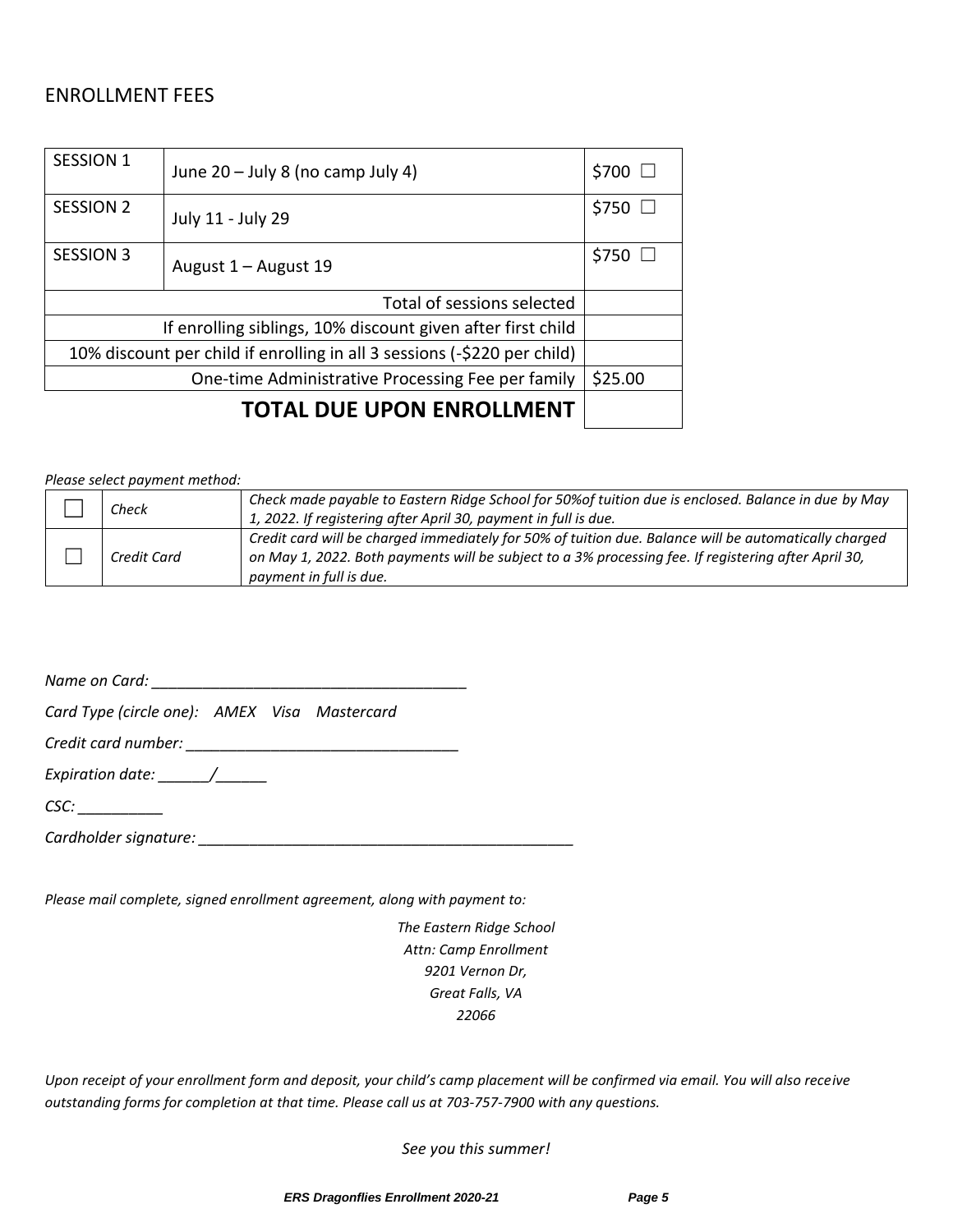# **LIABILITY WAIVER AND INDEMNIFICATION AGREEMENT**

In the natural outdoor spaces where your child will be exploring, there is a degree of inherent risk of injury as well as risk of exposure to, among other things, ticks, mosquitoes, spiders and snakes. We believe that outdoor experiences in natural settings are vital to a child's healthy development, and that these benefits outweigh any potential risks. We also ask that parents agree to the guidelines set forth in the sections above with regard to proper attire and sun/insect protection in order to mitigate some of these risks.

Swimming activities are not available as part of The Eastern Ridge School's programming and are not permitted in the creeks and ponds at Wolf Trap National Park. However, water-related activities may include creek crossings, splashing and playing in water no deeper than 6 inches such as mud puddles, and various observations and activities along the water's edge. **There will be NO swimming or wading in any of the bodies of still or moving water at Wolf Trap National Park, and children will be taught to respect the habitats of the creatures populating the water features in the park.**

The Eastern Ridge School makes every reasonable effort to create safe spaces for children and provide for their supervision. However, there is still risk associated with all the activities described and even under close supervision, a child could fall or become seriously injured. It is also inevitable that children in an active environment get scratches, splinters, and bruises from every-day play and exploration.

I/we as parent (or legal guardian) of the minor child(ren) named above, acknowledge and agree that I/we understand the nature of activities sponsored by The Eastern Ridge School and the potential dangers involved, including the risk of personal injury. With full knowledge of such dangers and risks, I/we hereby consent to the named child's participation in the above-described activities and hereby accept and assume all such risks, known and unknown and assume all responsibility for any losses, costs, and/or damages caused by any property damage or personal injury, even if caused by the negligence of the "releasees" named below.

I/we hereby release, acquit, forever discharge and covenant not to sue the Eastern Ridge School, its members, directors, officers, agents and employees (collectively, the "Releasees"), with respect to any and all liability, whether caused by the negligence of the Releasees or otherwise, for any claim arising out of or connected with any damage to property or illness or injury (including death) that I/we may incur or sustain, or that the child named above my incur or sustain, in connection with participation in the activities described above, and/or participation in any other activities of The Eastern Ridge School.

If, despite the foregoing release, I/we, the child named above, or anyone else on the child's behalf, makes a claim against any of the "Releasees" named above, I/we agree to indemnify and save and hold harmless the Releasees and each of them from any litigation expenses, attorney's fees, losses, liability, damage or cost they may incur due to the claim made against any of the Releasees named above, whether the claim is based on the negligence of the Releasees or otherwise.

# **NOTWITHSTANDING THE FOREGOING, NOTHING IN THIS AGREEMENT SHALL BE DEEMED TO RELEASE ANY OF THE RELEASEES FROM ANY GROSS NEGLIGENCE OR WILLFUL MISCONDUCT.**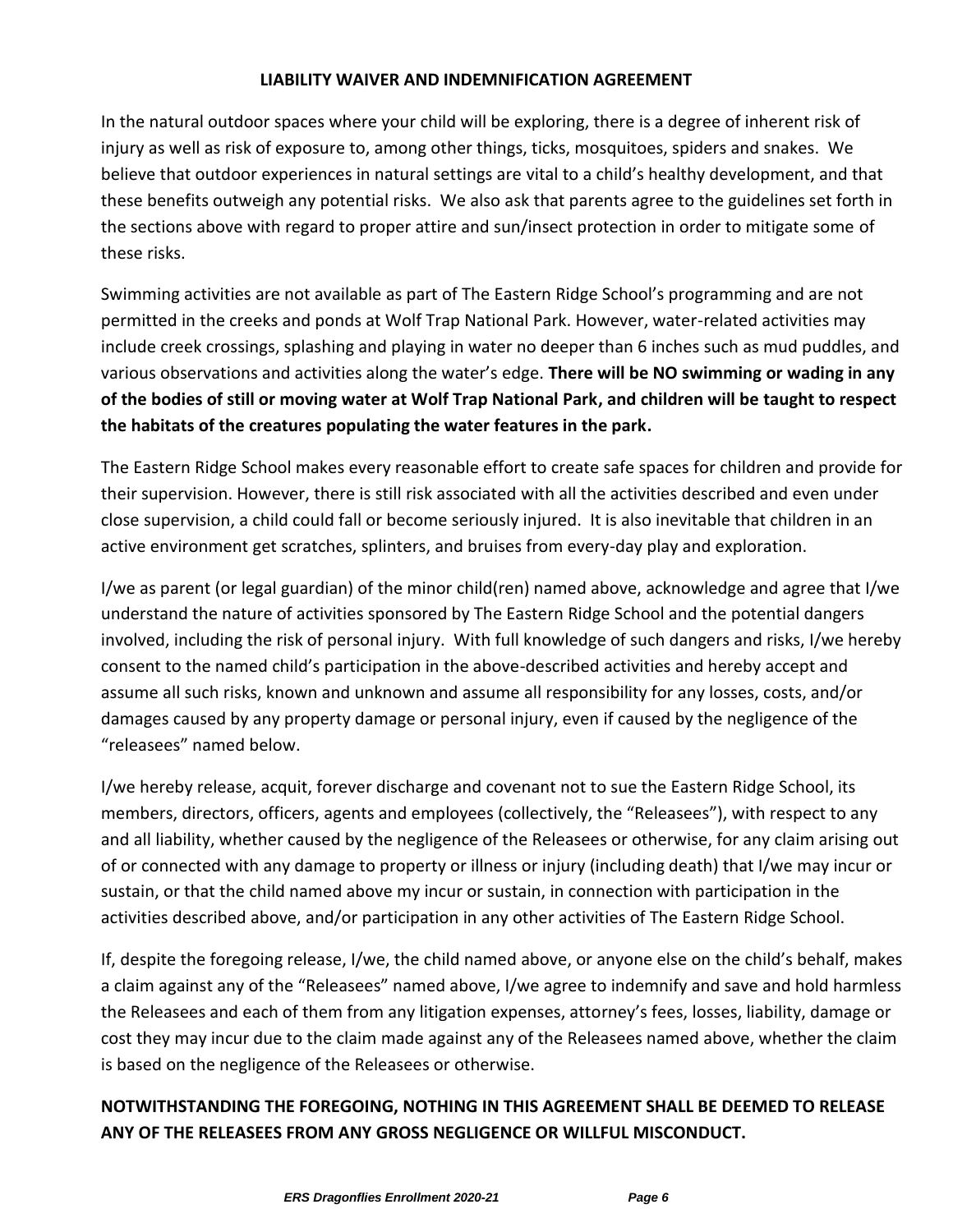**I/WE HAVE CAREFULLY READ THIS AGREEMENT AND FULLY UNDERSTAND ITS CONTENTS. I/WE AM AWARE THAT THE AGREEMENT INCLUDES A RELEASE AND WAIVER OF LIABILITY, AN ASSUMPTION OF RISK, AND AN AGREEMENT BY ME TO INDEMNIFY THE RELEASEES, AND I/WE SIGN IT OF MY/OUR OWN FREE WILL.**

| Parent           |  |
|------------------|--|
| Date             |  |
|                  |  |
|                  |  |
| Parent           |  |
| Date             |  |
|                  |  |
|                  |  |
| Program Director |  |
| Date             |  |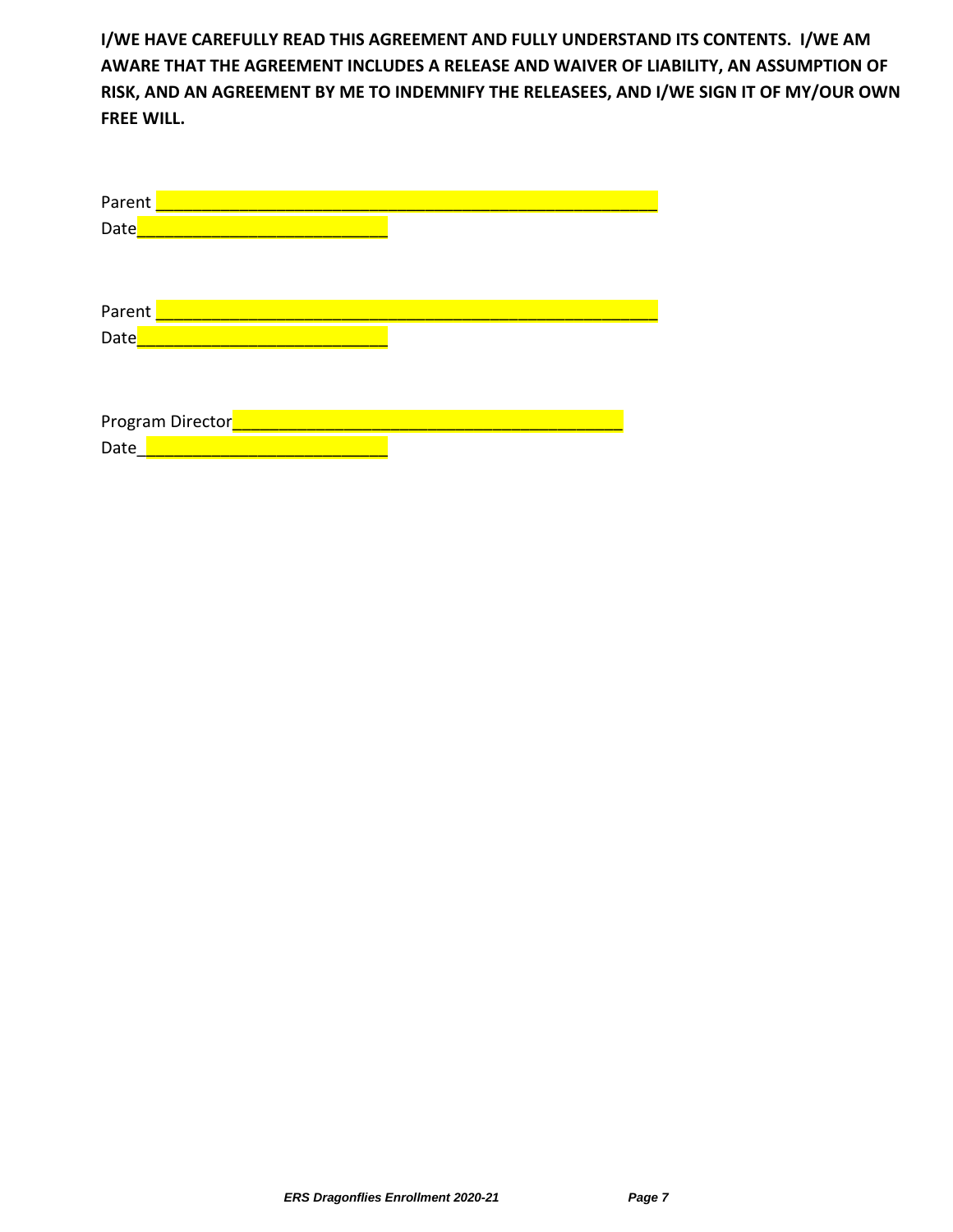# **COVID-19 ERS Family Acknowledgement: Dragonfly Summer Camp**

I have read the ERS Covid-19 Policy Document and our family agrees to share in the responsibility of taking measures to protect the ERS community by adhering to the following guidelines:

- Should my child develop COVID-like symptoms during the day, my child will be removed from the group, and I will be contacted. A designated parent/guardian will pick up my child immediately and within no more than 30 minutes of being notified.
- If my child shows signs or symptoms of illness, I will keep them home, and I agree to follow the RETURN TO SCHOOL CRITERIA outlined in the COVID policy document.
- I agree to follow all of the CRITERIA FOR QUARANTINE outlined in the COVID policy document.
- I will immediately notify the school if I become aware of any person with whom my child or I have had close contact (see definition in this document) that exhibits COVID-19 symptoms, is advised to self-isolate, quarantine, has tested positive, or is presumed positive for COVID-19.
- I understand and agree to the mask guidance set forth in the COVID policy document.
- If I opt for my child to wear a mask, I will notify the teacher and the director in writing, and I agree to send my child to camp/school with properly fitting masks, daily.
- *The safety of our small community relies on the precautions taken by all its members, while at school and elsewhere. I understand that I play a crucial role in keeping everyone in the ERS community safe and reducing the risk of exposure by following the practices outlined herein and complying with guidelines and recommendations from public health officials while away from the ERS community. These measures may include, but are not limited to following state recommendations for vaccinations, and following CDC guidance for gatherings, events, and travel.*
- While present at ERS, my child will be in daily contact with people who are also at risk of community exposure. I understand that no list of restrictions, guidelines, or practices will remove 100% of the risk of exposure to COVID-19. The virus can be transmitted by people who are asymptomatic and/or before some people show signs of infection. By their nature, children in a group setting cannot be kept completely apart. By choosing a group camp setting, I am choosing to assume these risks.
- I understand the inherent risks in sending our child to group care and hereby waive and release the Eastern Ridge School of any liability for COVID-19 related damages incurred by my child or my family.

# **COVID-19 ERS Family Acknowledgement (signature page)**

Our family has read, understands, and agrees to comply with the provisions listed herein. I/We acknowledge that failure to act in accordance with the provisions listed herein, or with any other policy or procedure outlined by The Eastern Ridge School, will result in termination of services. I/We acknowledge that care for my child will be terminated if it is determined that my/our actions, or lack of action, negligently exposes another employee, child, or their family member to COVID-19.

| Child(ren)'s name(s): $\Box$ |       |
|------------------------------|-------|
| Parent 1 signature:          | Date: |
| Parent 2 signature:          | Date: |